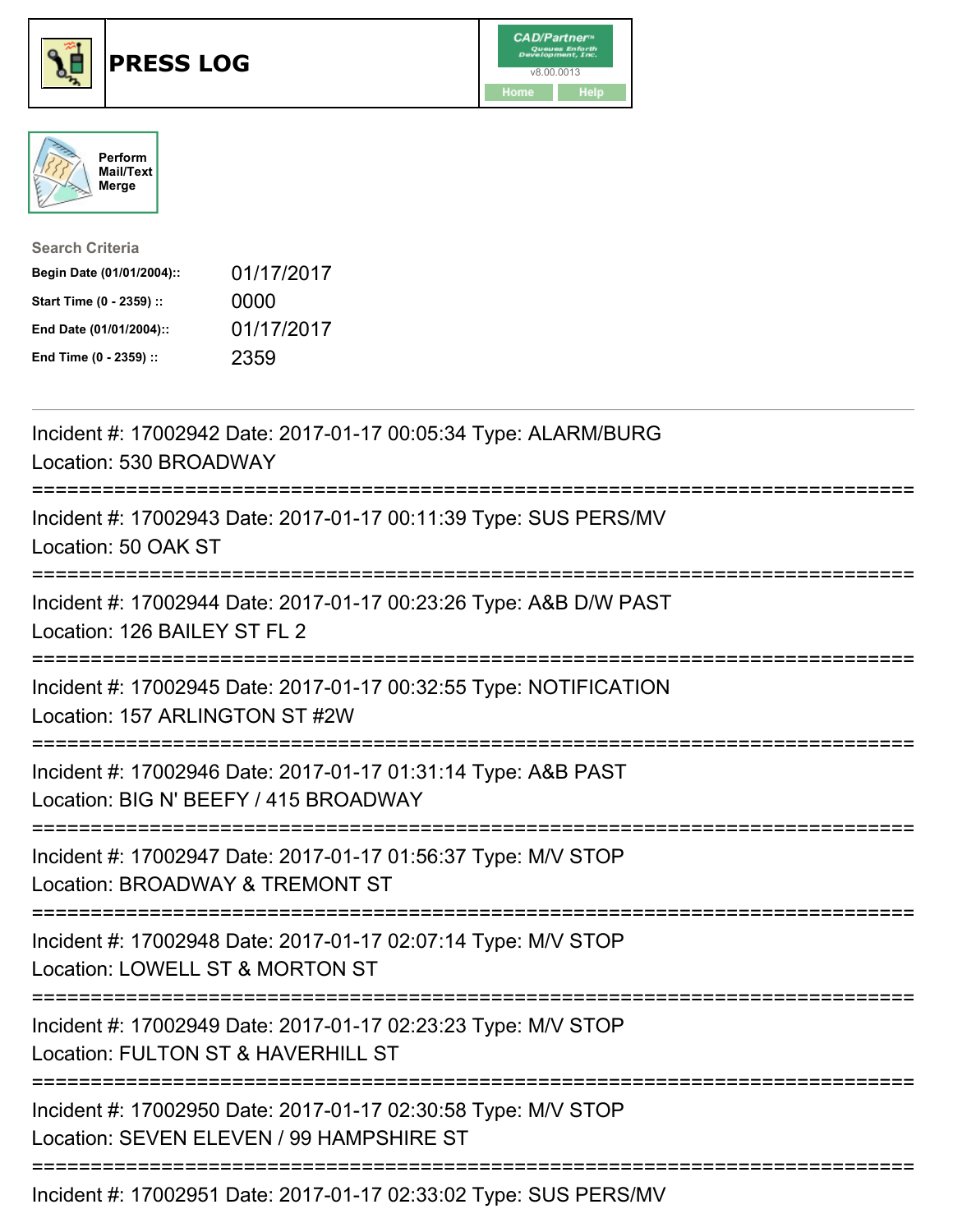| Location: BUSWELL ST & EUTAW ST                                                                                        |
|------------------------------------------------------------------------------------------------------------------------|
| Incident #: 17002952 Date: 2017-01-17 02:49:49 Type: M/V STOP<br>Location: HAMPSHIRE ST & HAVERHILL ST                 |
| Incident #: 17002953 Date: 2017-01-17 03:00:23 Type: M/V STOP<br><b>Location: CENTRAL BRIDGE</b>                       |
| Incident #: 17002954 Date: 2017-01-17 03:00:58 Type: M/V STOP<br>Location: BROADWAY & LOWELL ST                        |
| Incident #: 17002955 Date: 2017-01-17 03:06:11 Type: BUILDING CHK<br>Location: HAFFNERS GAS STATION / 194 S BROADWAY   |
| Incident #: 17002956 Date: 2017-01-17 03:08:22 Type: M/V STOP<br>Location: S BROADWAY & SALEM ST                       |
| Incident #: 17002957 Date: 2017-01-17 03:10:01 Type: BUILDING CHK<br>Location: PERROTTA'S SUPER DRUG / 292 PROSPECT ST |
| Incident #: 17002958 Date: 2017-01-17 03:10:51 Type: BUILDING CHK<br>Location: SAM'S FOOD STORE / 389 BROADWAY         |
| Incident #: 17002959 Date: 2017-01-17 03:11:20 Type: BUILDING CHK<br>Location: SEVEN ELEVEN / 370 BROADWAY             |
| Incident #: 17002960 Date: 2017-01-17 03:18:01 Type: BUILDING CHK<br>Location: 35 LYNN ST                              |
| Incident #: 17002961 Date: 2017-01-17 03:18:39 Type: BUILDING CHK<br>Location: 435 WINTHROP AV                         |
| Incident #: 17002962 Date: 2017-01-17 03:39:06 Type: M/V STOP<br>Location: 121 WEST ST                                 |
| Incident #: 17002963 Date: 2017-01-17 04:03:46 Type: BUILDING CHK<br>Location: ELAINES FISH + CHIP / 234 HAMPSHIRE ST  |
| Incident #: 17002964 Date: 2017-01-17 04:07:58 Type: MV/BLOCKING<br>Location: TOW / 333 LAWRENCE ST                    |
| Incident #: 17002965 Date: 2017-01-17 04:11:13 Type: BUILDING CHK                                                      |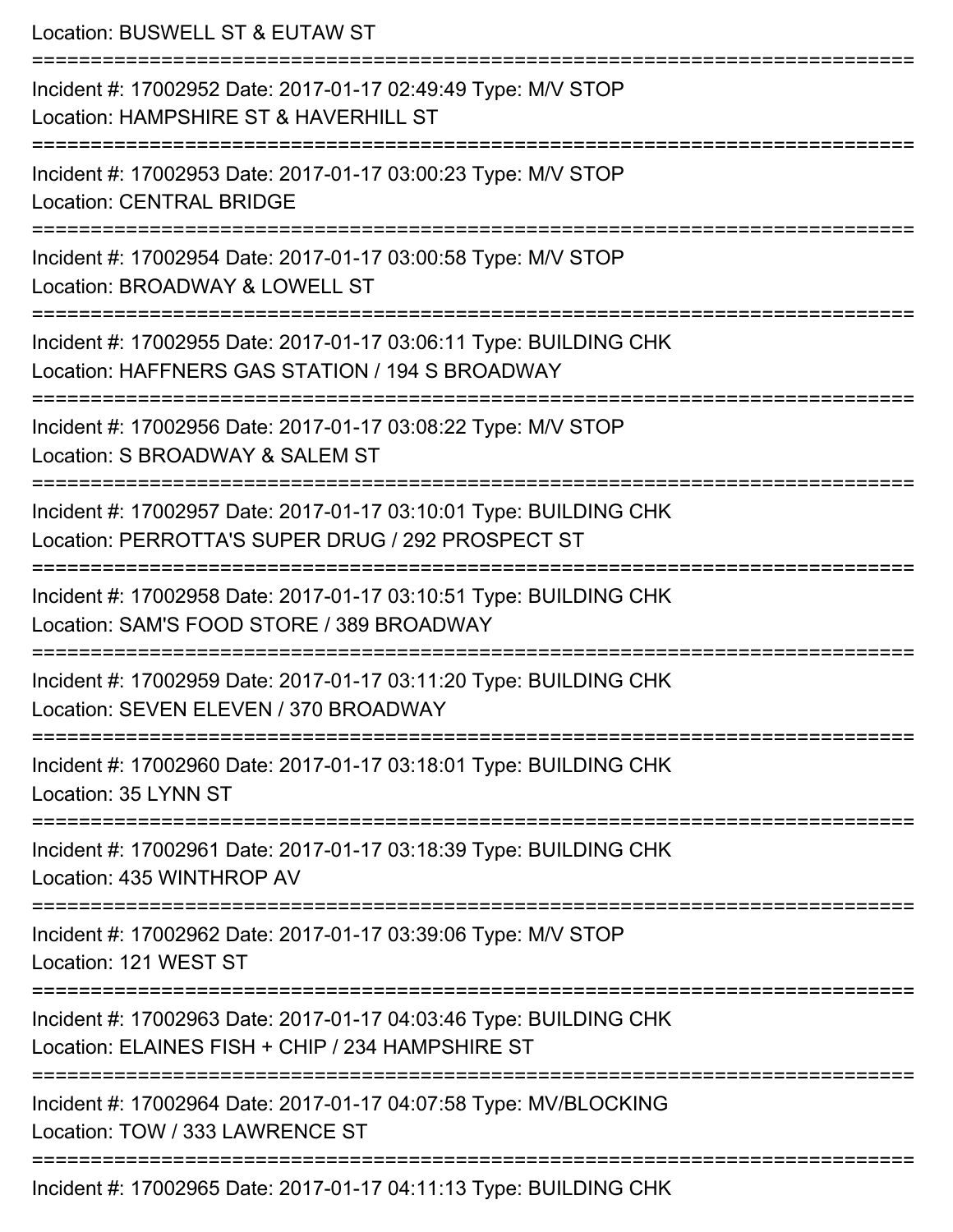| Incident #: 17002966 Date: 2017-01-17 06:45:05 Type: STOL/MV/PAS<br>Location: BRUCE ST & THORNDIKE ST                  |
|------------------------------------------------------------------------------------------------------------------------|
| Incident #: 17002967 Date: 2017-01-17 06:49:19 Type: M/V STOP<br>Location: S BROADWAY & SOUTH ST                       |
| Incident #: 17002968 Date: 2017-01-17 07:09:04 Type: ALARM/BURG<br>Location: VITAMIN SHOP / 435 WINTHROP AV            |
| Incident #: 17002969 Date: 2017-01-17 07:13:14 Type: M/V STOP<br>Location: BERKELEY ST & SAUNDERS ST                   |
| Incident #: 17002971 Date: 2017-01-17 07:19:53 Type: M/V STOP<br>Location: BRUCE ST & THORNDIKE ST                     |
| Incident #: 17002970 Date: 2017-01-17 07:20:25 Type: FIGHT<br>Location: BROOKFIELD ST & HAWLEY ST                      |
| Incident #: 17002972 Date: 2017-01-17 07:32:10 Type: M/V STOP<br>Location: BERKELEY ST & HALL ST                       |
| Incident #: 17002973 Date: 2017-01-17 07:36:03 Type: B&E/PAST<br>Location: MONRO MUFFLER / 99 WINTHROP AV              |
| Incident #: 17002974 Date: 2017-01-17 07:41:17 Type: M/V STOP<br>Location: HAMPSHIRE ST & LOWELL ST                    |
| Incident #: 17002977 Date: 2017-01-17 07:45:38 Type: LARCENY/PAST<br>Location: LAWRENCE TRANSIT CENTER / 295 COMMON ST |
| Incident #: 17002975 Date: 2017-01-17 07:50:36 Type: M/V STOP<br>Location: CROSBY ST & S BROADWAY                      |
| Incident #: 17002976 Date: 2017-01-17 07:51:02 Type: SUS PERS/MV<br>Location: AVILA PLUMBING / 112 CROSS ST            |
| Incident #: 17002978 Date: 2017-01-17 09:11:11 Type: PARK & WALK<br>Location: BRADFORD ST & BROADWAY                   |
| Incident #: 17002979 Date: 2017-01-17 09:17:11 Type: CK WELL BEING                                                     |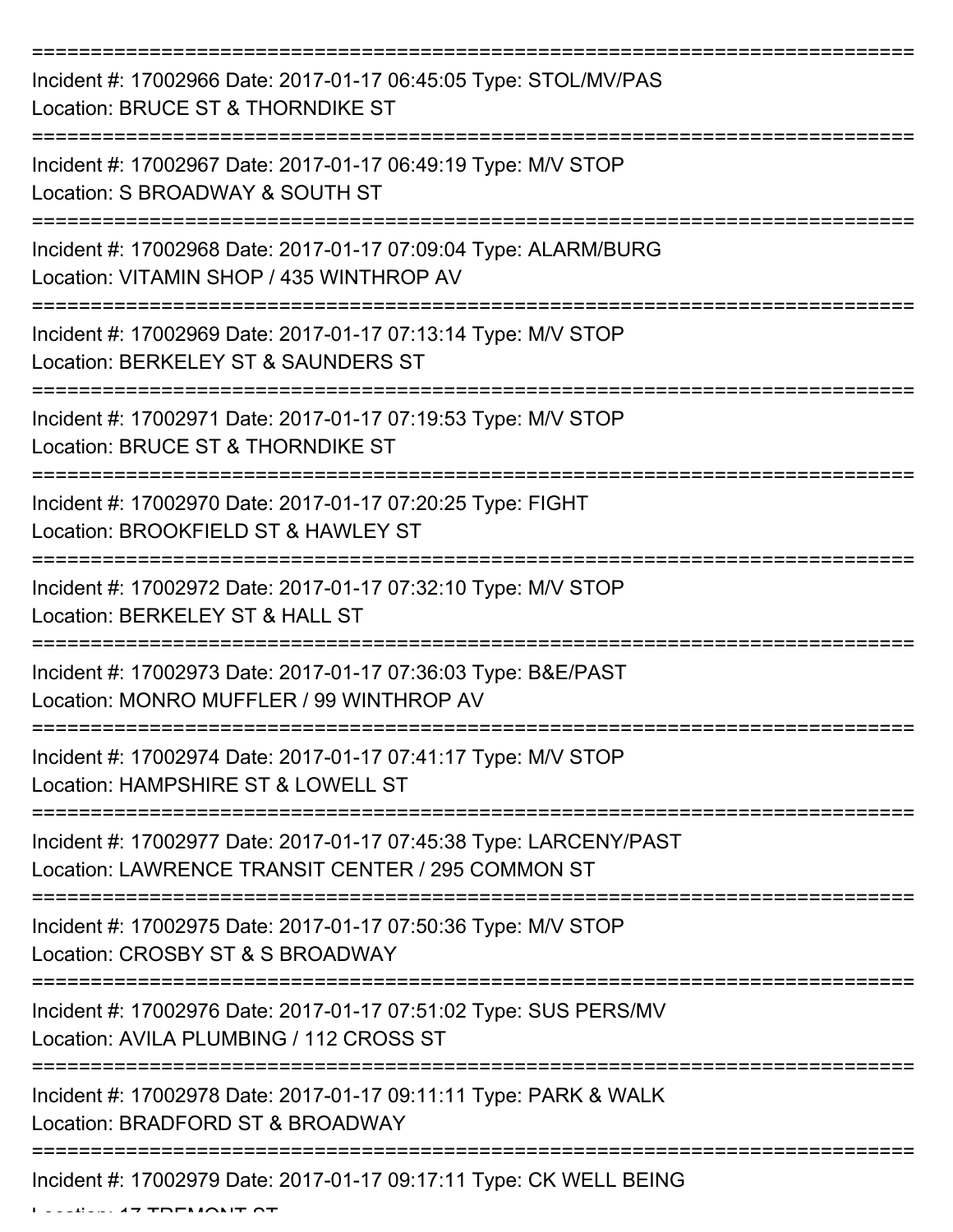| Incident #: 17002980 Date: 2017-01-17 09:20:06 Type: AUTO ACC/NO PI<br>Location: BERKELEY ST & E HAVERHILL ST |
|---------------------------------------------------------------------------------------------------------------|
| Incident #: 17002981 Date: 2017-01-17 09:26:59 Type: M/V STOP<br>Location: BROADWAY & LOWELL ST               |
| Incident #: 17002982 Date: 2017-01-17 09:29:41 Type: CK WELL BEING<br>Location: 133 ESSEX ST #11              |
| Incident #: 17002983 Date: 2017-01-17 09:31:42 Type: M/V STOP<br>Location: BERKELEY ST & MONTGOMERY ST        |
| Incident #: 17002984 Date: 2017-01-17 09:36:22 Type: TRESPASSING<br>Location: 311 WATER ST                    |
| Incident #: 17002985 Date: 2017-01-17 09:52:14 Type: M/V STOP<br>Location: S BROADWAY & SOUTH ST              |
| Incident #: 17002986 Date: 2017-01-17 09:54:45 Type: M/V STOP<br>Location: S BROADWAY & SOUTH ST              |
| Incident #: 17002987 Date: 2017-01-17 09:59:22 Type: M/V STOP<br>Location: S BROADWAY & SOUTH ST              |
| Incident #: 17002988 Date: 2017-01-17 10:00:39 Type: HIT & RUN M/V<br>Location: 316 COMMON ST                 |
| Incident #: 17002989 Date: 2017-01-17 10:01:22 Type: M/V STOP<br>Location: 33 WINTHROP AV                     |
| Incident #: 17002990 Date: 2017-01-17 10:07:35 Type: M/V STOP<br>Location: S BROADWAY & SOUTH ST              |
| Incident #: 17002991 Date: 2017-01-17 10:08:06 Type: M/V STOP<br>Location: LAWRENCE ST & TRENTON ST           |
| Incident #: 17002992 Date: 2017-01-17 10:13:46 Type: M/V STOP<br>Location: LAWRENCE ST & TRENTON ST           |
| Incident #: 17002993 Date: 2017-01-17 10:14:37 Type: M/V STOP<br>I opation: C DDOANMAV & COLITLI CT           |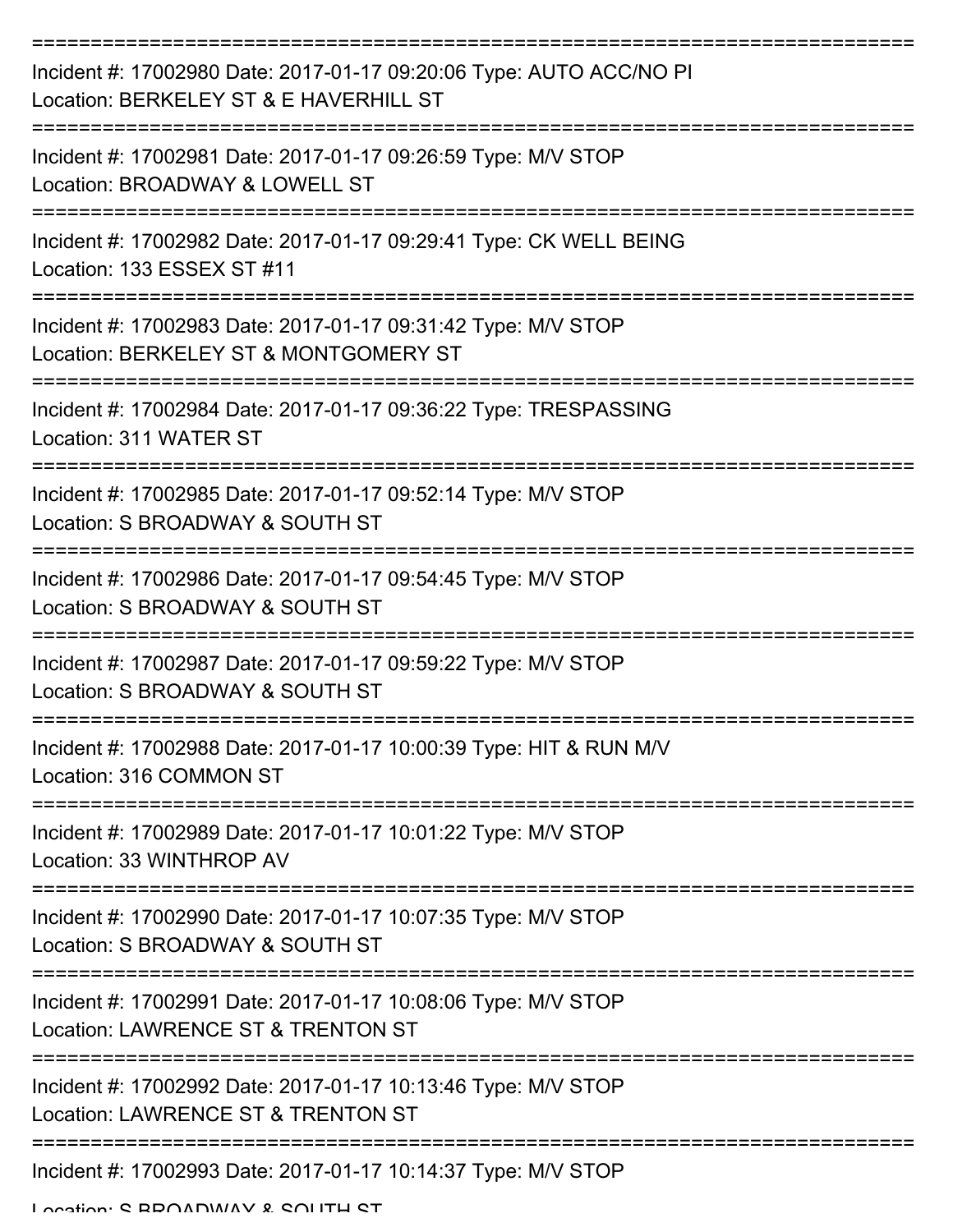| Incident #: 17002994 Date: 2017-01-17 10:17:48 Type: M/V STOP<br>Location: BROADWAY & VALLEY ST                               |
|-------------------------------------------------------------------------------------------------------------------------------|
| Incident #: 17002995 Date: 2017-01-17 10:22:45 Type: COURT DOC SERVE<br>Location: 54 CENTRE ST                                |
| Incident #: 17002997 Date: 2017-01-17 10:26:48 Type: M/V STOP<br>Location: LAWRENCE ST & LEXINGTON ST                         |
| Incident #: 17002996 Date: 2017-01-17 10:26:50 Type: MEDIC SUPPORT<br>Location: 276 HAMPSHIRE ST #1                           |
| Incident #: 17002998 Date: 2017-01-17 10:28:58 Type: M/V STOP<br>Location: 570 S UNION ST                                     |
| Incident #: 17002999 Date: 2017-01-17 10:29:23 Type: M/V STOP<br>Location: HIGH ST & STORROW ST                               |
| Incident #: 17003000 Date: 2017-01-17 10:31:56 Type: M/V STOP<br>Location: S BROADWAY & SOUTH ST                              |
| Incident #: 17003002 Date: 2017-01-17 10:37:49 Type: CK WELL BEING<br>Location: 353 ELM ST #304                               |
| Incident #: 17003001 Date: 2017-01-17 10:37:52 Type: VIO CITY ORD<br>Location: 111 LOWELL ST                                  |
| :=====================<br>Incident #: 17003003 Date: 2017-01-17 10:40:50 Type: M/V STOP<br>Location: LAWRENCE ST & TRENTON ST |
| Incident #: 17003004 Date: 2017-01-17 10:46:03 Type: M/V STOP<br>Location: 44 UNION ST                                        |
| Incident #: 17003005 Date: 2017-01-17 10:51:33 Type: M/V STOP<br>Location: BENNINGTON ST & MYRTLE ST                          |
| Incident #: 17003006 Date: 2017-01-17 10:57:14 Type: M/V STOP<br>Location: CANAL ST & UNION ST                                |
| Incident #: 17003007 Date: 2017-01-17 10:59:12 Type: M/V STOP<br>Location: FITZ ST & LAWRENCE ST                              |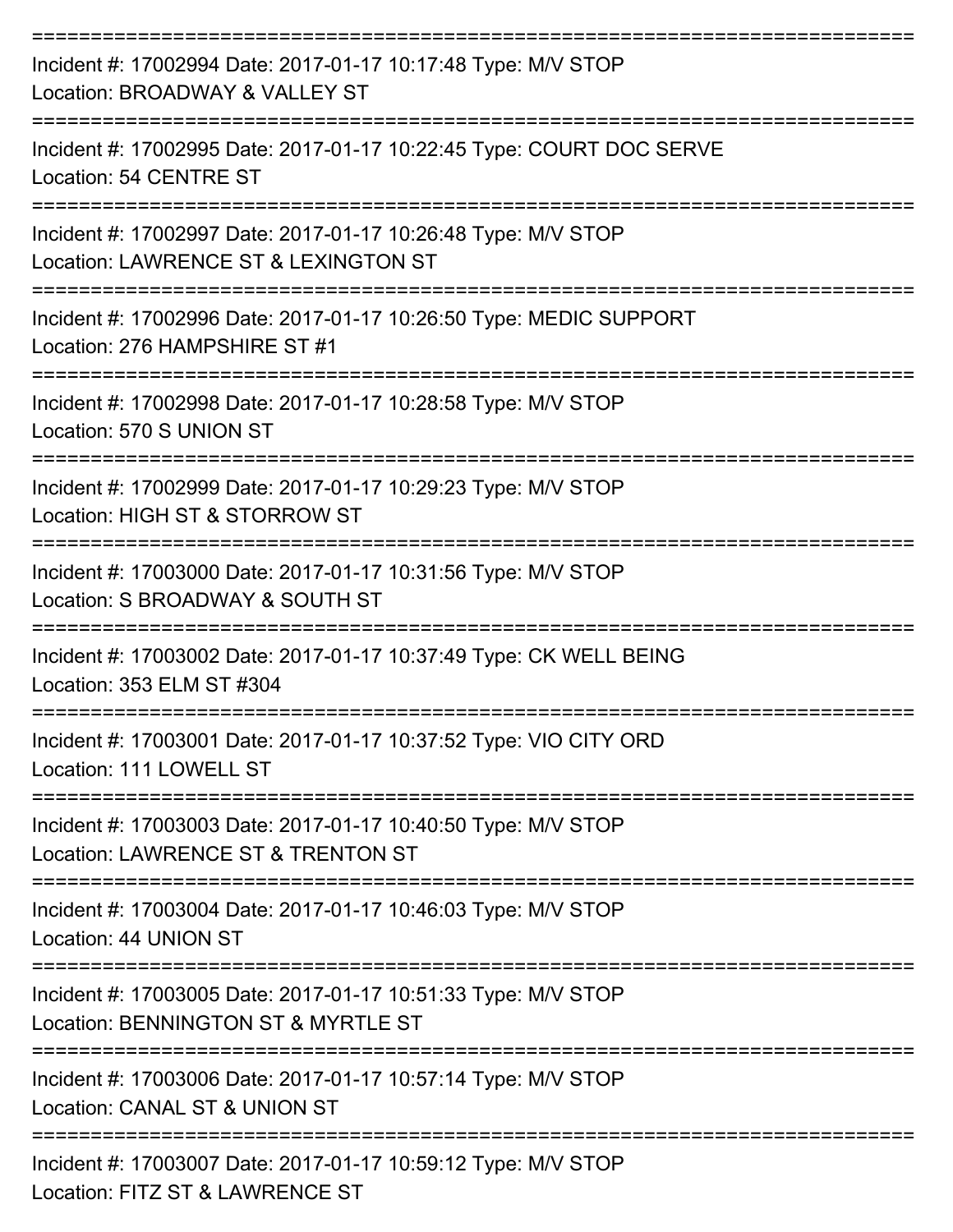| Incident #: 17003008 Date: 2017-01-17 11:04:26 Type: NOTIFICATION<br>Location: 270 E HAVERHILL ST                              |
|--------------------------------------------------------------------------------------------------------------------------------|
| :===========================<br>Incident #: 17003009 Date: 2017-01-17 11:06:17 Type: MEDIC SUPPORT<br>Location: 136 WATER ST   |
| Incident #: 17003010 Date: 2017-01-17 11:15:11 Type: M/V STOP<br>Location: AMESBURY ST & LAWRENCE ST<br>====================== |
| Incident #: 17003011 Date: 2017-01-17 11:16:12 Type: M/V STOP<br>Location: BROADWAY & VALLEY ST<br>:========================   |
| Incident #: 17003012 Date: 2017-01-17 11:24:41 Type: M/V STOP<br>Location: LOWELL ST & WINTER ST                               |
| Incident #: 17003015 Date: 2017-01-17 11:25:00 Type: A&B PAST<br>Location: 64 MILTON ST                                        |
| Incident #: 17003013 Date: 2017-01-17 11:31:53 Type: ANIMAL COMPL<br>Location: 114 BOWDOIN ST                                  |
| Incident #: 17003014 Date: 2017-01-17 11:33:31 Type: TOW OF M/V<br>Location: 134 SARATOGA ST                                   |
| Incident #: 17003016 Date: 2017-01-17 11:34:56 Type: M/V STOP<br>Location: BROADWAY & LOWELL ST                                |
| Incident #: 17003017 Date: 2017-01-17 11:45:22 Type: M/V STOP<br>Location: BRADFORD ST & BROADWAY                              |
| Incident #: 17003018 Date: 2017-01-17 11:45:40 Type: M/V STOP<br>Location: BROADWAY & LOWELL ST                                |
| Incident #: 17003019 Date: 2017-01-17 11:48:10 Type: LARCENY/PAST<br>Location: PENSKE TRUCK LEASING / 650 S UNION ST           |
| Incident #: 17003020 Date: 2017-01-17 11:58:08 Type: M/V STOP<br>Location: BENNETT ST & MEDFORD ST                             |
| Incident #: 17003021 Date: 2017-01-17 12:04:15 Type: M/V STOP<br>Location: AMESBURY ST & COMMON ST                             |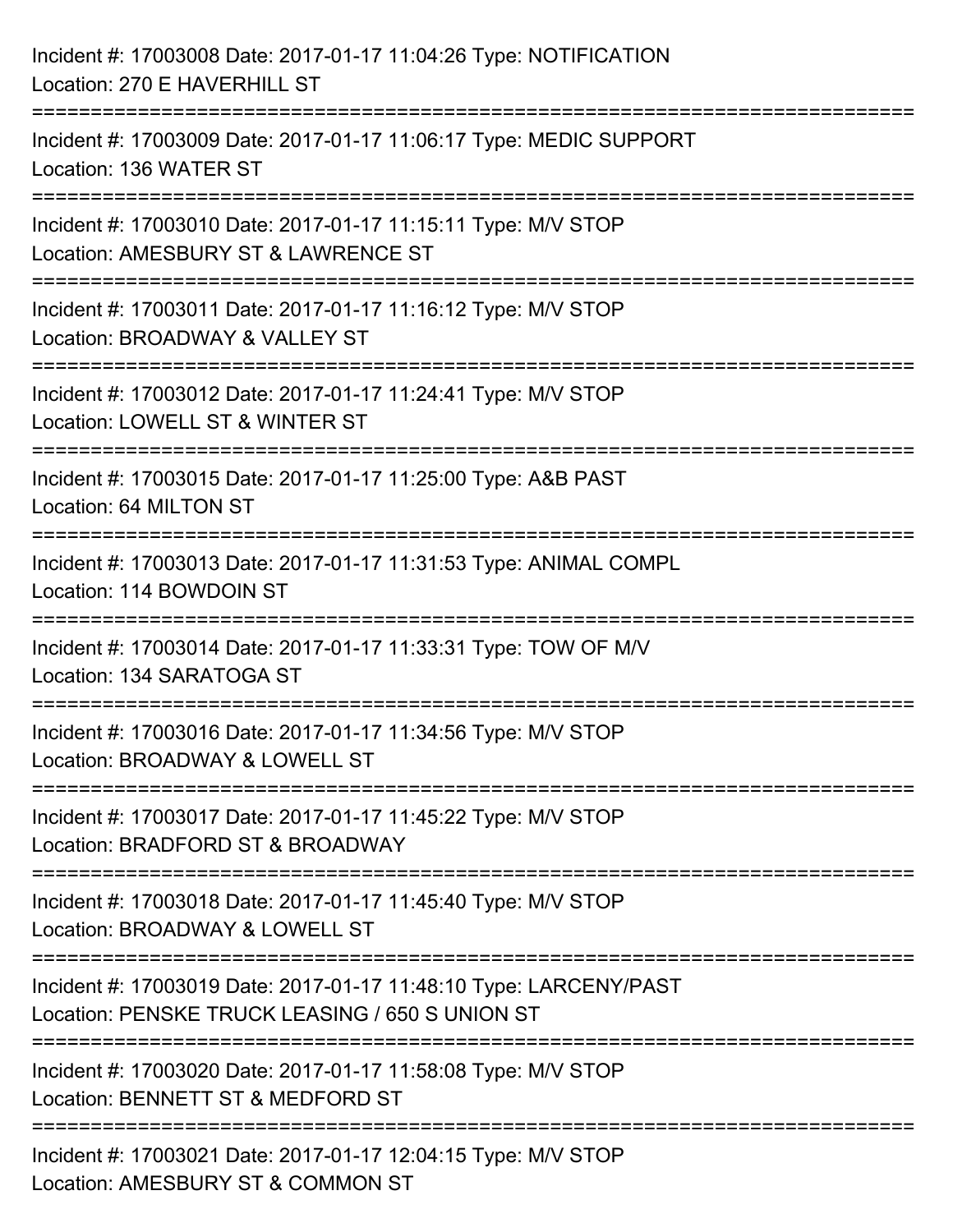| Incident #: 17003022 Date: 2017-01-17 12:08:55 Type: M/V STOP<br>Location: S BROADWAY & SOUTH ST                                                         |
|----------------------------------------------------------------------------------------------------------------------------------------------------------|
| Incident #: 17003023 Date: 2017-01-17 12:12:49 Type: M/V STOP<br>Location: S BROADWAY & SOUTH ST                                                         |
| Incident #: 17003024 Date: 2017-01-17 12:18:44 Type: M/V STOP<br>Location: S BROADWAY & SOUTH ST                                                         |
| Incident #: 17003025 Date: 2017-01-17 12:19:51 Type: M/V STOP<br>Location: AMESBURY ST & CANAL ST                                                        |
| Incident #: 17003026 Date: 2017-01-17 12:22:01 Type: DRUG OVERDOSE<br>Location: LAWRENCE MEAT COMPANY / 264 LOWELL ST<br>------------------------------- |
| Incident #: 17003027 Date: 2017-01-17 12:24:48 Type: M/V STOP<br>Location: S BROADWAY & SOUTH ST                                                         |
| Incident #: 17003028 Date: 2017-01-17 12:31:15 Type: ALARM/BURG<br>Location: 550 MT VERNON ST                                                            |
| Incident #: 17003029 Date: 2017-01-17 12:33:19 Type: M/V STOP<br>Location: S BROADWAY & SOUTH ST                                                         |
| Incident #: 17003030 Date: 2017-01-17 12:39:43 Type: M/V STOP<br>Location: S BROADWAY & SOUTH ST                                                         |
| Incident #: 17003031 Date: 2017-01-17 12:42:20 Type: INVESTIGATION<br>Location: 70 N PARISH RD                                                           |
| Incident #: 17003032 Date: 2017-01-17 12:44:22 Type: M/V STOP<br>Location: CENTRAL BRIDGE / 0 MERRIMACK ST                                               |
| Incident #: 17003033 Date: 2017-01-17 12:46:26 Type: M/V STOP<br>Location: 52 COMMON ST<br>=======================                                       |
| Incident #: 17003034 Date: 2017-01-17 12:50:06 Type: M/V STOP<br>Location: 305 ESSEX ST<br>--------------------------                                    |
| Incident #: 17003035 Date: 2017-01-17 12:53:25 Type: M/V STOP<br>Location: 205 BROADWAY                                                                  |

===========================================================================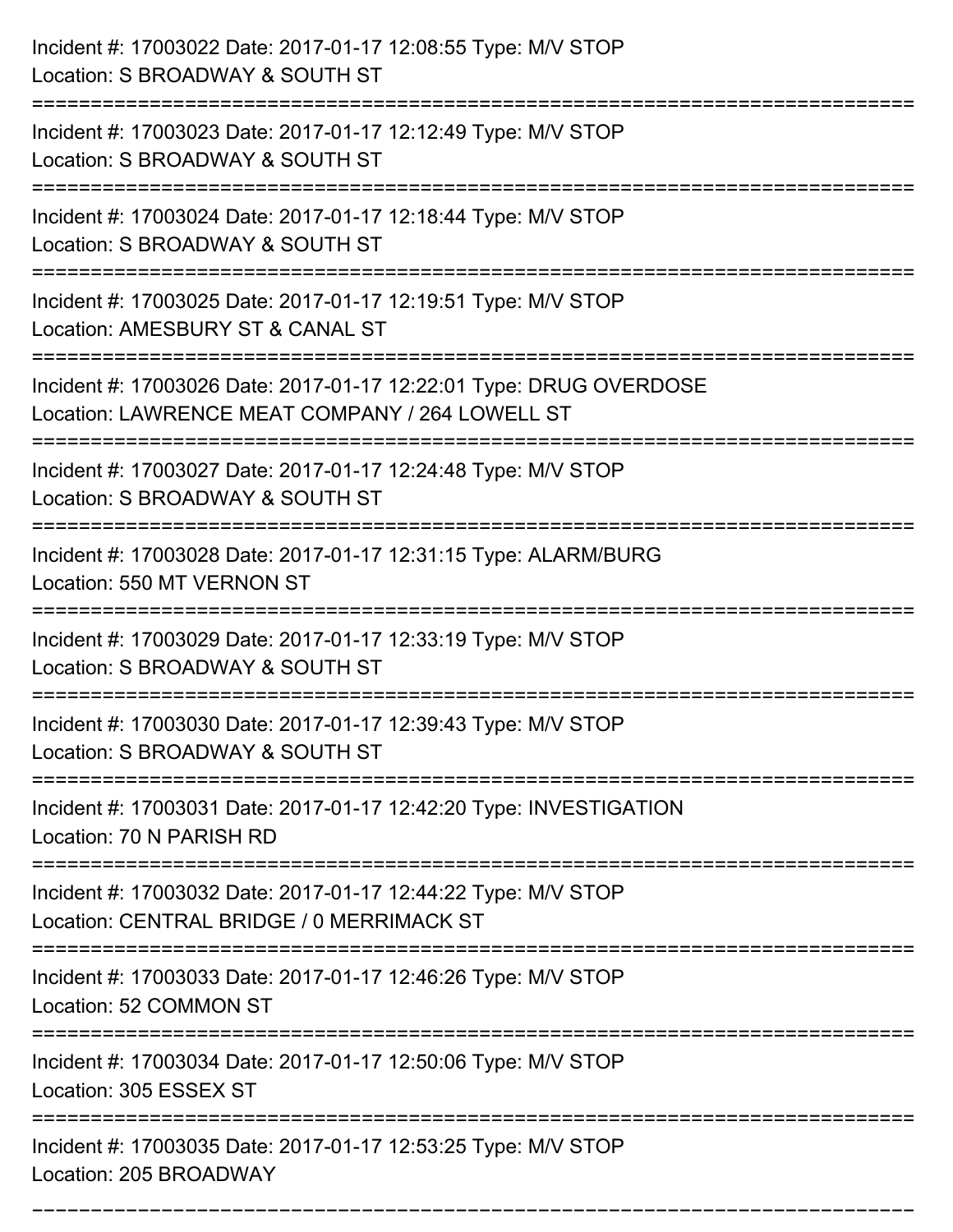| Incident #: 17003036 Date: 2017-01-17 12:55:52 Type: ROBBERY UNARM<br>Location: SANTANDER BANK / 555 BROADWAY |
|---------------------------------------------------------------------------------------------------------------|
| Incident #: 17003037 Date: 2017-01-17 13:11:14 Type: DRUG VIO<br>Location: BROADWAY & PARK ST                 |
| Incident #: 17003038 Date: 2017-01-17 13:48:33 Type: A&B PROG<br>Location: AMESBURY ST & COMMON ST            |
| Incident #: 17003039 Date: 2017-01-17 13:54:17 Type: SUS PERS/MV<br>Location: 393 MT VERNON ST                |
| Incident #: 17003040 Date: 2017-01-17 14:00:47 Type: A&B D/W PAST<br>Location: 40 LAWRENCE ST #332            |
| Incident #: 17003041 Date: 2017-01-17 14:17:21 Type: MEDIC SUPPORT<br>Location: 4 FERRY ST #4                 |
| Incident #: 17003042 Date: 2017-01-17 14:33:31 Type: THREATS<br>Location: 70 N PARISH RD                      |
| Incident #: 17003043 Date: 2017-01-17 14:52:32 Type: DRUG VIO<br>Location: TREMONT ST & WEST ST               |
| Incident #: 17003044 Date: 2017-01-17 15:08:52 Type: MV/BLOCKING<br>Location: 700 ESSEX ST                    |
| Incident #: 17003045 Date: 2017-01-17 15:16:21 Type: AUTO ACC/NO PI<br>Location: 676 LOWELL ST                |
| Incident #: 17003046 Date: 2017-01-17 15:31:27 Type: ANIMAL COMPL<br>Location: 97 GREENFIELD ST               |
| Incident #: 17003047 Date: 2017-01-17 15:34:24 Type: M/V STOP<br>Location: S BROADWAY & SHATTUCK ST           |
| Incident #: 17003048 Date: 2017-01-17 15:43:40 Type: TRESPASSING<br>Location: 316 ESSEX ST                    |
| Incident #: 17003049 Date: 2017-01-17 15:46:03 Type: ALARM/BURG<br>Location: 49 CORBETT RD                    |
|                                                                                                               |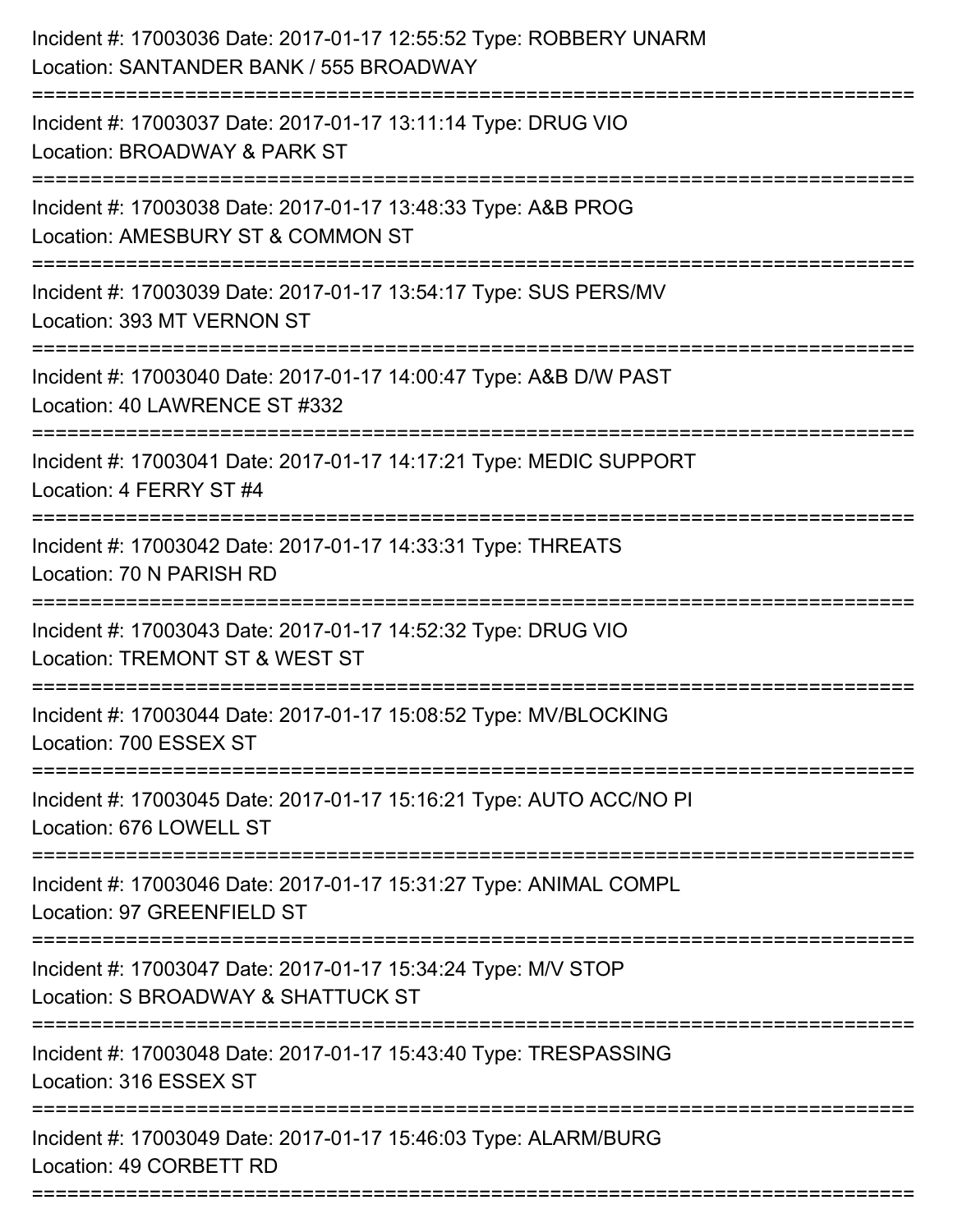Location: CURE AID PHARMACIES / 203 ESSEX ST =========================================================================== Incident #: 17003051 Date: 2017-01-17 15:54:47 Type: FIGHT Location: ARLINGTON ST & LAWRENCE ST =========================================================================== Incident #: 17003052 Date: 2017-01-17 16:01:43 Type: MEDIC SUPPORT Location: GREATER LAWRENCE FAM.HLTH.CTR. / 34 HAVERHILL ST =========================================================================== Incident #: 17003053 Date: 2017-01-17 16:04:48 Type: SEX OFF. PAST Location: 103 BOXFORD ST =========================================================================== Incident #: 17003054 Date: 2017-01-17 16:13:12 Type: INVESTIGATION Location: 31 ORCHARD ST =========================================================================== Incident #: 17003055 Date: 2017-01-17 16:17:58 Type: RECOV/STOL/MV Location: 330 HAVERHILL ST =========================================================================== Incident #: 17003056 Date: 2017-01-17 16:27:42 Type: KEEP PEACE Location: 169 WILLOW ST #2 =========================================================================== Incident #: 17003057 Date: 2017-01-17 16:49:25 Type: MAL DAMAGE Location: 22 DURHAM ST #2 =========================================================================== Incident #: 17003058 Date: 2017-01-17 17:04:22 Type: ALARM/BURG Location: 203 ESSEX ST =========================================================================== Incident #: 17003059 Date: 2017-01-17 17:07:09 Type: STOL/MV/PAS Location: 157 ARLINGTON ST #2 FL 2W =========================================================================== Incident #: 17003061 Date: 2017-01-17 17:14:57 Type: 209A/VIOLATION Location: 405 HAVERHILL ST #2 =========================================================================== Incident #: 17003060 Date: 2017-01-17 17:16:15 Type: MV/BLOCKING Location: 61 EUTAW ST =========================================================================== Incident #: 17003062 Date: 2017-01-17 17:20:54 Type: MEDIC SUPPORT Location: 151 S UNION ST =========================================================================== Incident #: 17003063 Date: 2017-01-17 17:52:43 Type: INVEST CONT Location: 700 ESSEX ST ===========================================================================

Incident #: 17003064 Date: 2017 01 17003064 Date: 2017 01 17:53:14 Type: M/V STOP: 2017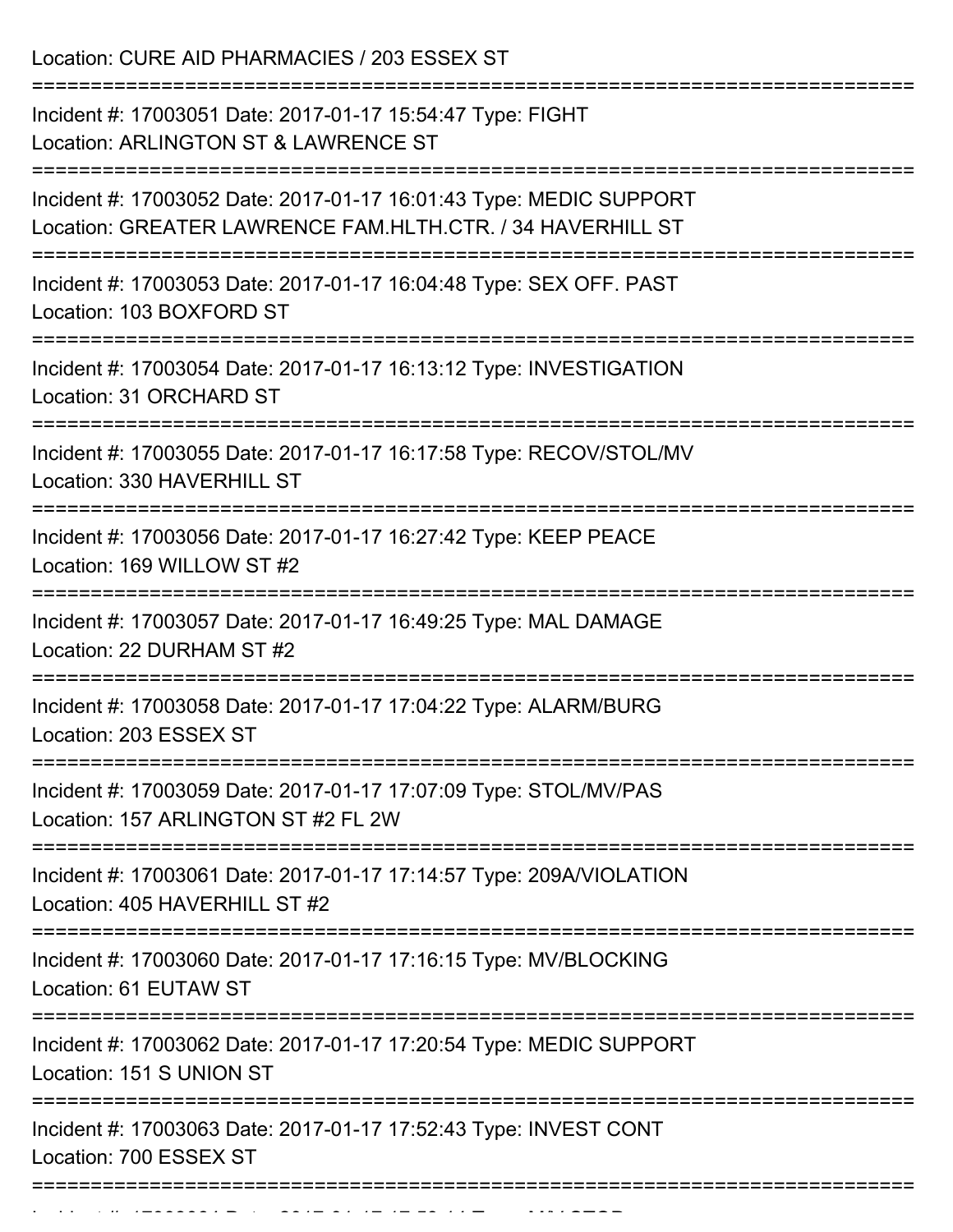Location: FRANKLIN ST & HAVERHILL ST

| Incident #: 17003065 Date: 2017-01-17 17:54:21 Type: M/V STOP<br>Location: ANDOVER ST & STATE ST              |
|---------------------------------------------------------------------------------------------------------------|
| Incident #: 17003066 Date: 2017-01-17 17:57:45 Type: M/V STOP<br>Location: FRANKLIN ST & VALLEY ST            |
| Incident #: 17003067 Date: 2017-01-17 17:59:56 Type: 209A/SERVE<br>Location: 570 HAVERHILL ST                 |
| Incident #: 17003068 Date: 2017-01-17 18:01:45 Type: STOL/MV/PAS<br>Location: 669 ESSEX ST                    |
| Incident #: 17003069 Date: 2017-01-17 18:02:24 Type: M/V STOP<br>Location: BROADWAY & HAVERHILL ST            |
| Incident #: 17003070 Date: 2017-01-17 18:06:55 Type: 209A/SERVE<br>Location: 152 MARGIN ST<br>--------------- |
| Incident #: 17003072 Date: 2017-01-17 18:10:43 Type: SUS PERS/MV<br>Location: COLONIAL RD & MARLBORO ST       |
| Incident #: 17003071 Date: 2017-01-17 18:11:53 Type: M/V STOP<br>Location: BROADWAY & ESSEX ST                |
| Incident #: 17003073 Date: 2017-01-17 18:18:46 Type: DOMESTIC/PROG<br>Location: 33 BROOK ST                   |
| Incident #: 17003074 Date: 2017-01-17 18:25:58 Type: 209A/SERVE<br>Location: 121 MT VERNON ST                 |
| Incident #: 17003075 Date: 2017-01-17 18:26:27 Type: MISSING PERS<br>Location: 85 CROSS ST                    |
| Incident #: 17003076 Date: 2017-01-17 18:27:53 Type: NOTIFICATION<br>Location: 452 MARKET ST #3               |
| Incident #: 17003077 Date: 2017-01-17 18:34:09 Type: MISSING PERS<br>Location: 85 CROSS ST #3                 |
|                                                                                                               |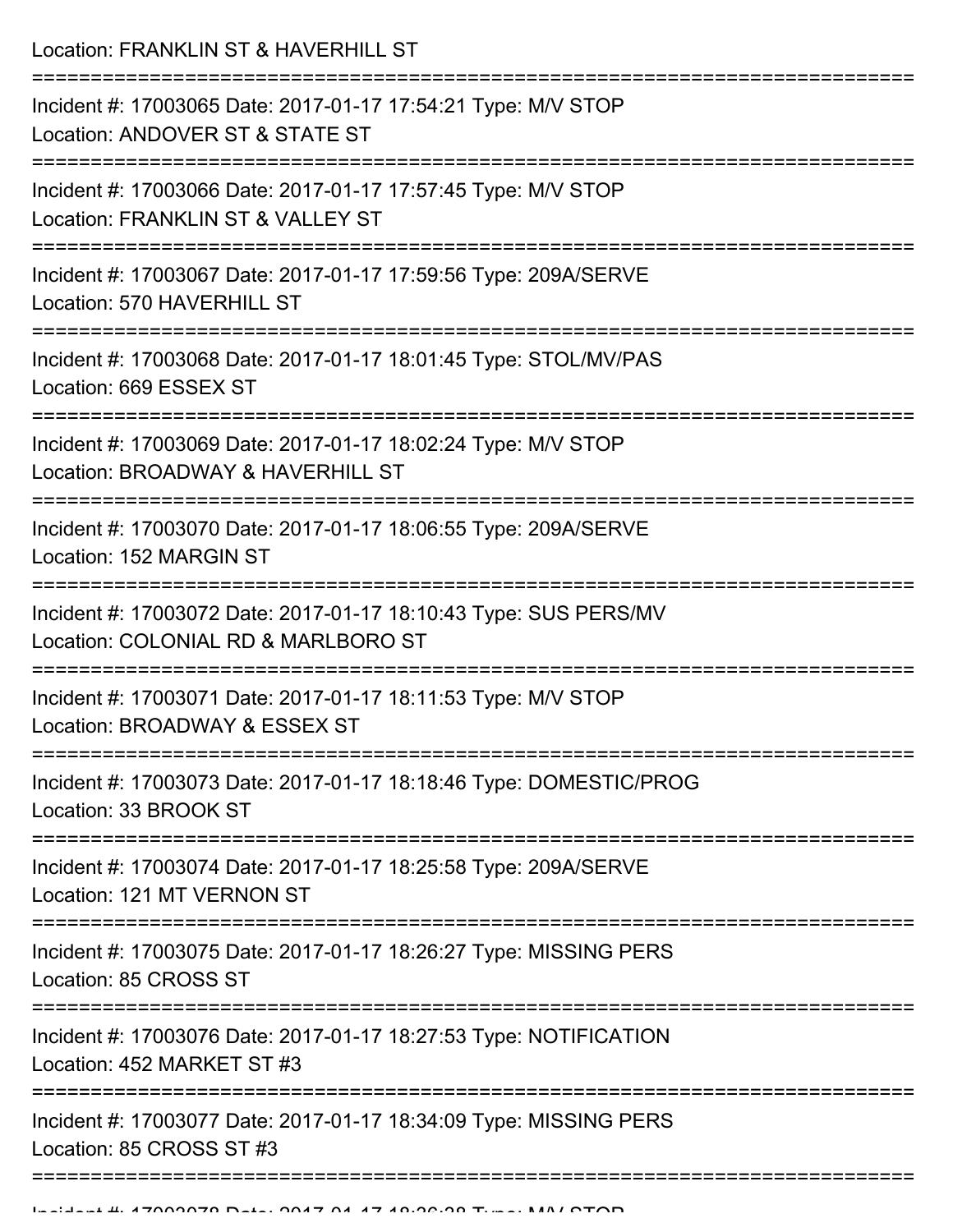| Location: 89 EVERETT ST |  |
|-------------------------|--|
|-------------------------|--|

| Incident #: 17003079 Date: 2017-01-17 18:36:57 Type: M/V STOP<br><b>Location: CENTRAL BRIDGE</b>             |
|--------------------------------------------------------------------------------------------------------------|
| Incident #: 17003080 Date: 2017-01-17 18:37:05 Type: ALARM/BURG<br>Location: 15 UNION ST                     |
| Incident #: 17003081 Date: 2017-01-17 18:37:21 Type: M/V STOP<br>Location: ANDOVER ST & S BROADWAY           |
| Incident #: 17003082 Date: 2017-01-17 18:39:39 Type: MEDIC SUPPORT<br>Location: BROADWAY & ESSEX ST          |
| Incident #: 17003083 Date: 2017-01-17 18:47:33 Type: 911 HANG UP<br>Location: 162 DAWES ST #FRONT FL 2       |
| Incident #: 17003084 Date: 2017-01-17 18:53:49 Type: INVEST CONT<br>Location: 340 HAVERHILL ST #6            |
| Incident #: 17003085 Date: 2017-01-17 18:54:51 Type: M/V STOP<br>Location: N PARISH RD & PHILLIPS ST         |
| Incident #: 17003086 Date: 2017-01-17 18:56:05 Type: M/V STOP<br>Location: BROADWAY & LOWELL ST              |
| Incident #: 17003087 Date: 2017-01-17 18:59:45 Type: NOISE ORD<br>Location: 69 PARKER ST                     |
| Incident #: 17003088 Date: 2017-01-17 19:04:20 Type: M/V STOP<br>Location: APPLETON ST & ESSEX ST            |
| Incident #: 17003089 Date: 2017-01-17 19:08:44 Type: AUTO ACC/UNK PI<br>Location: HAVERHILL ST & LAWRENCE ST |
| Incident #: 17003090 Date: 2017-01-17 19:08:49 Type: AUTO ACC/NO PI<br>Location: HAVERHILL ST & LAWRENCE ST  |
| Incident #: 17003091 Date: 2017-01-17 19:13:01 Type: M/V STOP<br>Location: EXETER ST & WINTHROP AV           |
| Incident #: 17003092 Date: 2017-01-17 19:17:23 Type: LARCENY/PAST                                            |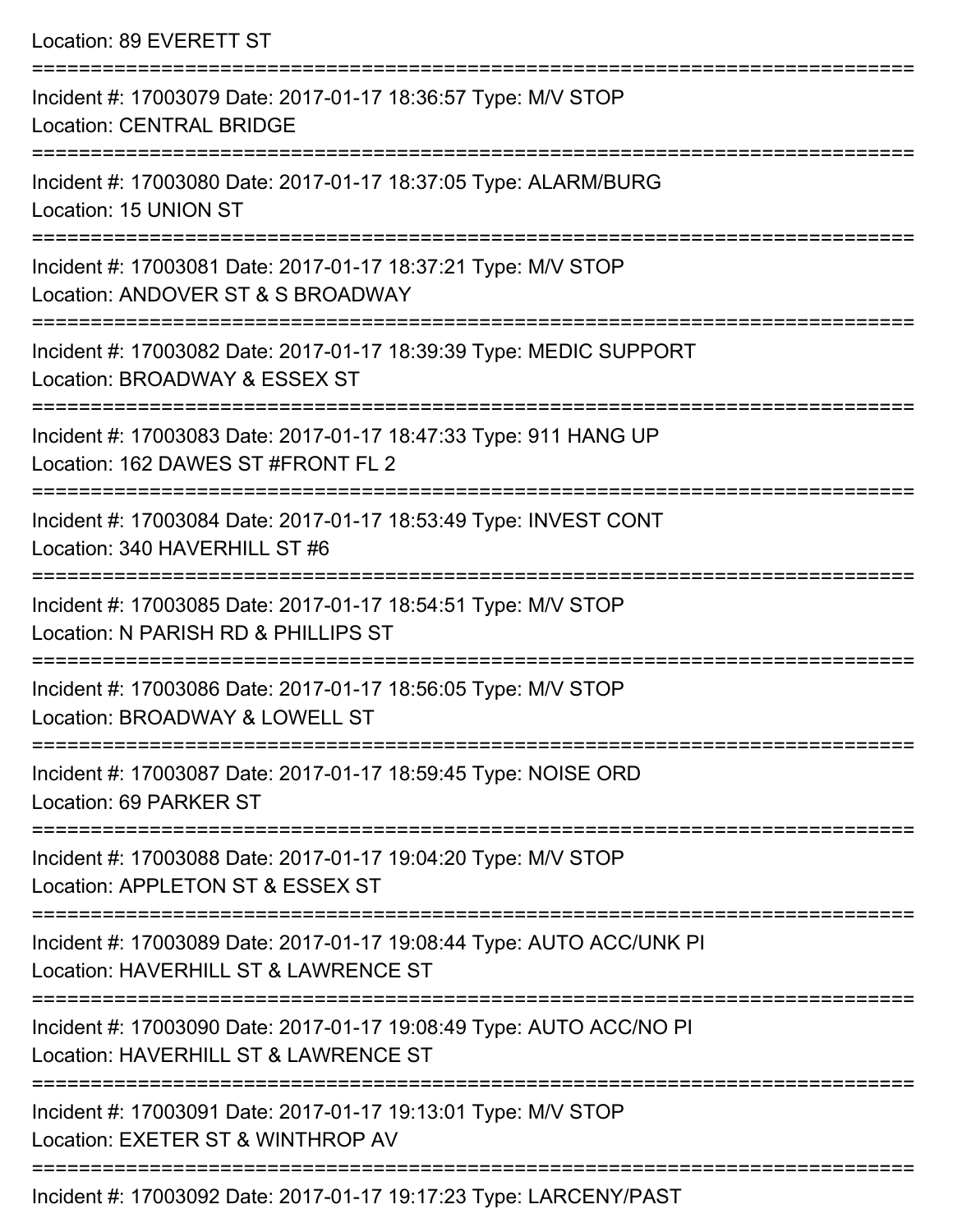| Incident #: 17003093 Date: 2017-01-17 19:22:06 Type: FIGHT<br>Location: 31 MYRTLE CT                                                    |
|-----------------------------------------------------------------------------------------------------------------------------------------|
| Incident #: 17003094 Date: 2017-01-17 19:27:08 Type: M/V STOP<br>Location: FRANKLIN ST & LOWELL ST                                      |
| Incident #: 17003095 Date: 2017-01-17 19:27:55 Type: 911 HANG UP<br>Location: 116 BERKELEY ST FL 2                                      |
| Incident #: 17003096 Date: 2017-01-17 19:29:36 Type: M/V STOP<br>Location: ANDOVER ST & S UNION ST                                      |
| Incident #: 17003097 Date: 2017-01-17 19:33:01 Type: ALARM/BURG<br>Location: 1 RIVER POINTE WY                                          |
| =====================================<br>Incident #: 17003099 Date: 2017-01-17 19:38:57 Type: CK WELL BEING<br>Location: 288 JACKSON ST |
| Incident #: 17003098 Date: 2017-01-17 19:41:55 Type: M/V STOP<br>Location: 54 WINTHROP AV                                               |
| ===========<br>Incident #: 17003100 Date: 2017-01-17 19:47:37 Type: M/V STOP<br>Location: 328 ANDOVER ST                                |
| Incident #: 17003101 Date: 2017-01-17 19:53:28 Type: M/V STOP<br>Location: FRONT ST & S BROADWAY                                        |
| Incident #: 17003102 Date: 2017-01-17 19:58:01 Type: INVEST CONT<br>Location: 294 SALEM ST                                              |
| Incident #: 17003103 Date: 2017-01-17 19:59:05 Type: M/V STOP<br>Location: FRONT ST & S BROADWAY                                        |
| Incident #: 17003104 Date: 2017-01-17 20:01:39 Type: M/V STOP<br>Location: APPLETON ST & ESSEX ST                                       |
| Incident #: 17003105 Date: 2017-01-17 20:02:25 Type: M/V STOP<br>Location: HAVERHILL ST & NEWBURY ST                                    |
| Incident #: 17003106 Date: 2017-01-17 20:06:20 Type: M/V STOP                                                                           |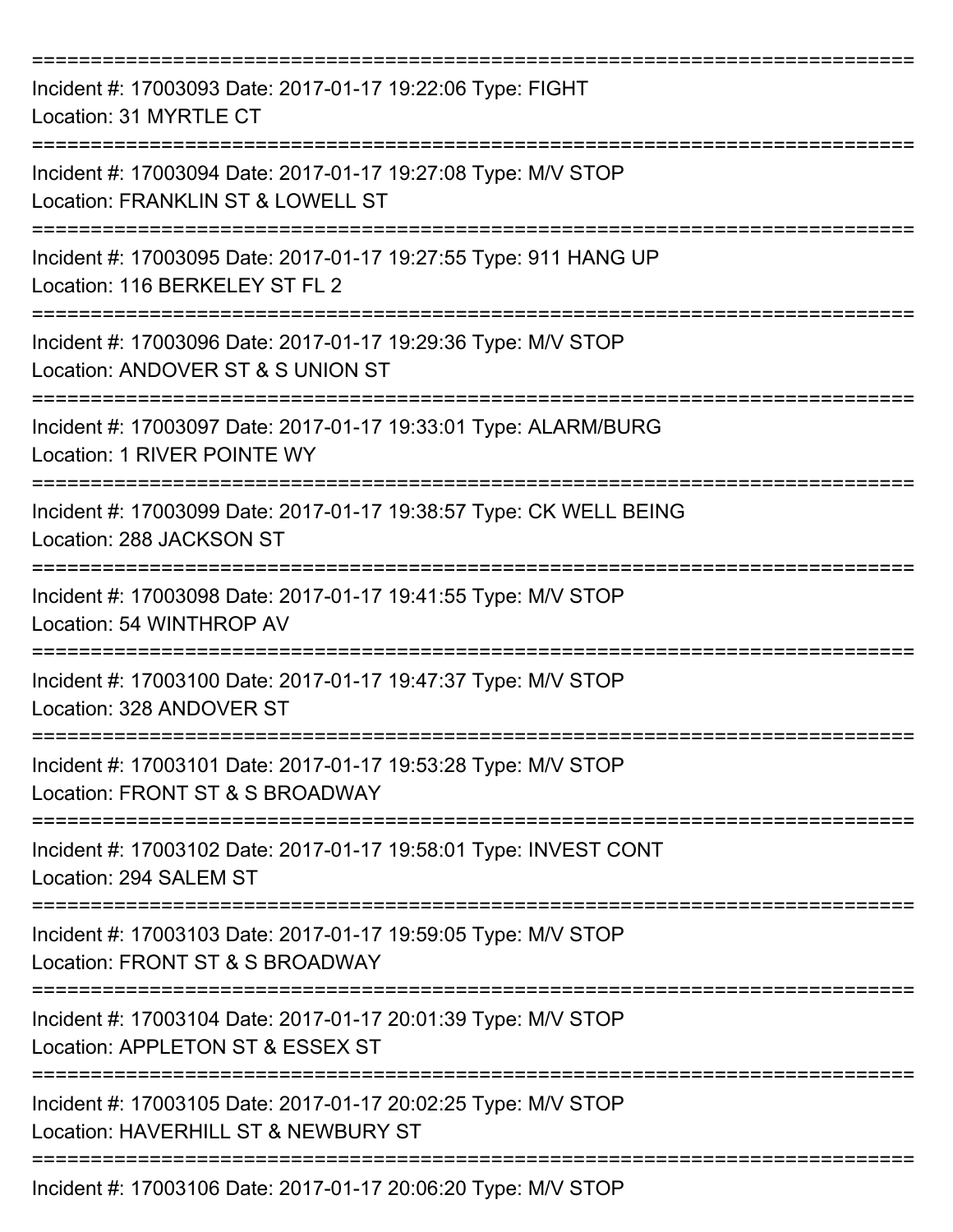| Incident #: 17003107 Date: 2017-01-17 20:06:34 Type: NOISE ORD<br>Location: AMES ST & YALE ST               |
|-------------------------------------------------------------------------------------------------------------|
| Incident #: 17003108 Date: 2017-01-17 20:07:49 Type: M/V STOP<br>Location: CARVER ST & SHATTUCK ST          |
| Incident #: 17003109 Date: 2017-01-17 20:16:28 Type: M/V STOP<br>Location: CANAL ST & UNION ST              |
| Incident #: 17003110 Date: 2017-01-17 20:22:19 Type: M/V STOP<br>Location: CANAL ST & MARSTON ST            |
| Incident #: 17003111 Date: 2017-01-17 20:24:43 Type: UNWANTEDGUEST<br>Location: CVS PHARMACY / 266 BROADWAY |
| Incident #: 17003112 Date: 2017-01-17 20:25:30 Type: 911 HANG UP<br>Location: 116 BERKELEY ST FL 2          |
| Incident #: 17003113 Date: 2017-01-17 20:28:04 Type: M/V STOP<br>Location: GENERAL ST & PROSPECT ST         |
| Incident #: 17003114 Date: 2017-01-17 20:30:01 Type: WARRANT SERVE<br>Location: 85 NEWBURY ST #3L           |
| Incident #: 17003115 Date: 2017-01-17 20:36:41 Type: M/V STOP<br>Location: EVERETT ST & FURBER ST           |
| Incident #: 17003116 Date: 2017-01-17 20:37:12 Type: WARRANT SERVE<br>Location: 83 ALLSTON ST               |
| Incident #: 17003117 Date: 2017-01-17 20:38:48 Type: INVEST CONT<br>Location: 81 CYPRESS AV                 |
| Incident #: 17003118 Date: 2017-01-17 20:57:39 Type: INVEST CONT<br>Location: 22 BODWELL ST                 |
| Incident #: 17003119 Date: 2017-01-17 21:18:22 Type: M/V STOP<br>Location: ANDOVER ST & S BROADWAY          |
| Incident #: 17003120 Date: 2017-01-17 21:23:33 Type: M/V STOP                                               |